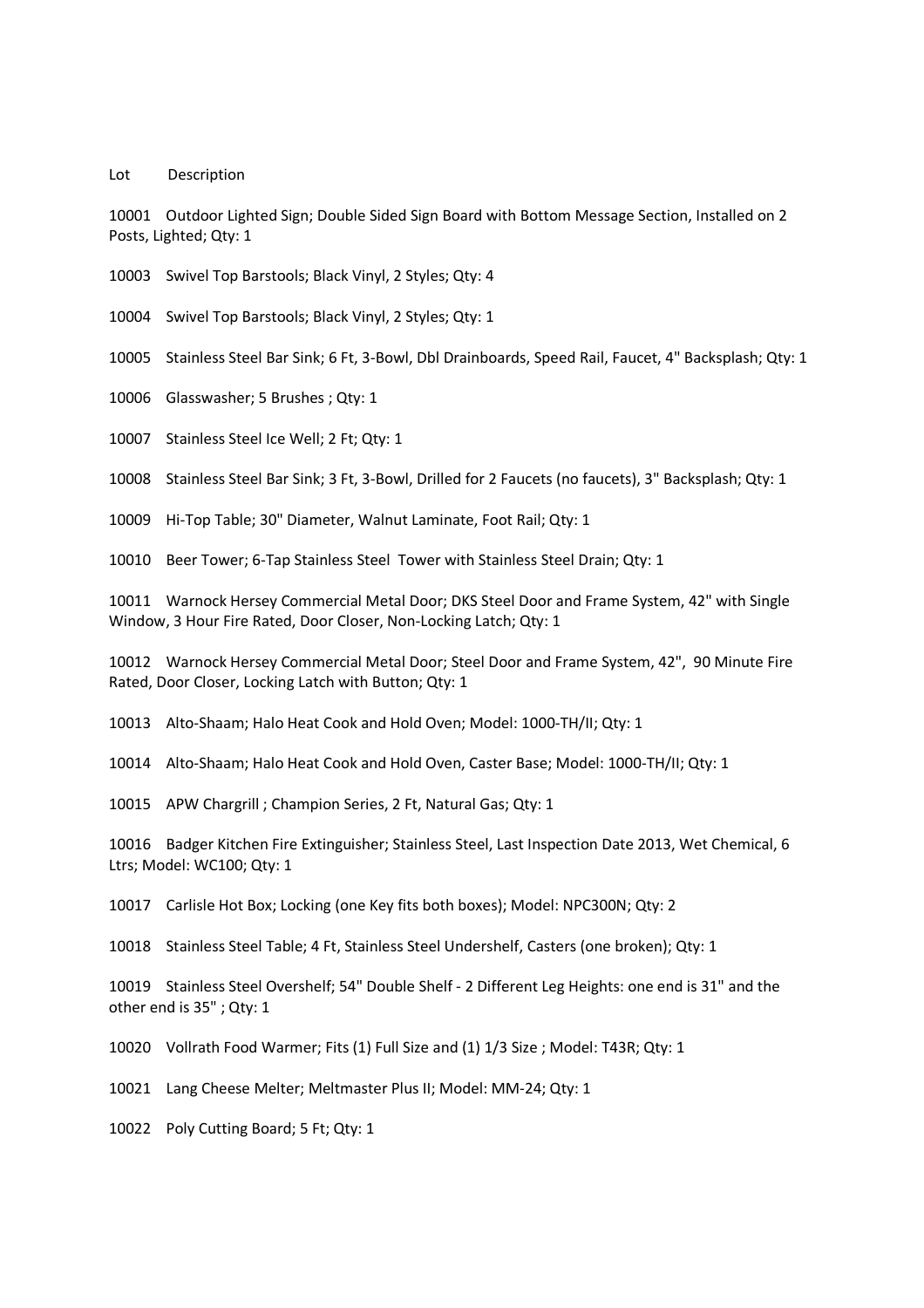10023 Shelf; Stainless Wrapped MDF Shelf (wrapped on top and all 4 edges); Qty: 1

10024 Metal Shelf; 3 Ft, 7-shelves; Qty: 1

10025 Banquet Stack Chairs; Padded Seat and Back , Speckled Bronze Metal Frame with Blue Patterned Fabric; Qty: 66

10026 Banquet Stack Chairs; Padded Seat and Back , Speckled Bronze Metal Frame with Blue Patterned Fabric; Qty: 66

10027 Lightweight Banquet Tables; 60" Round; Qty: 2

10028 Lightweight Banquet Tables; 60" Round; Qty: 2

10029 Lightweight Banquet Tables; 60" Round; Qty: 3

10030 Lightweight Banquet Tables; 60" Round; Qty: 3

10031 Menu Board; Plus Restrooms and Dining Room Signs; Qty: 2

10032 Laminate Top Dining Table; 42" Round, Verdis Green / Copper Granite Look Laminate with Single Column Wood Base; Qty: 2

10033 Laminate Top Dining Table; 42" Round, Verdis Green / Copper Granite Look Laminate with Single Column Wood Base; Qty: 2

10034 Laminate Top Dining Table; 42" Round, Verdis Green / Copper Granite Look Laminate with Single Column Wood Base; Qty: 2

10035 Laminate Top Dining Table; 42" Round, Verdis Green / Copper Granite Look Laminate with Single Column Wood Base; Qty: 2

10036 Laminate Top Dining Table; 42" Round, Verdis Green / Copper Granite Look Laminate with Single Column Wood Base; Qty: 2

10037 Laminate Top Dining Table; 42" Round, Verdis Green / Copper Granite Look Laminate with Single Column Wood Base; Qty: 2

10038 Laminate Top Dining Table; 42" Round, Verdis Green / Copper Granite Look Laminate with Single Column Wood Base; Qty: 1

10039 Laminate Top Dining Table; 42" Round, Verdis Green / Copper Granite Look Laminate with Single Column Wood Base; Qty: 3

10040 Single Column Wood Table Base; Qty: 2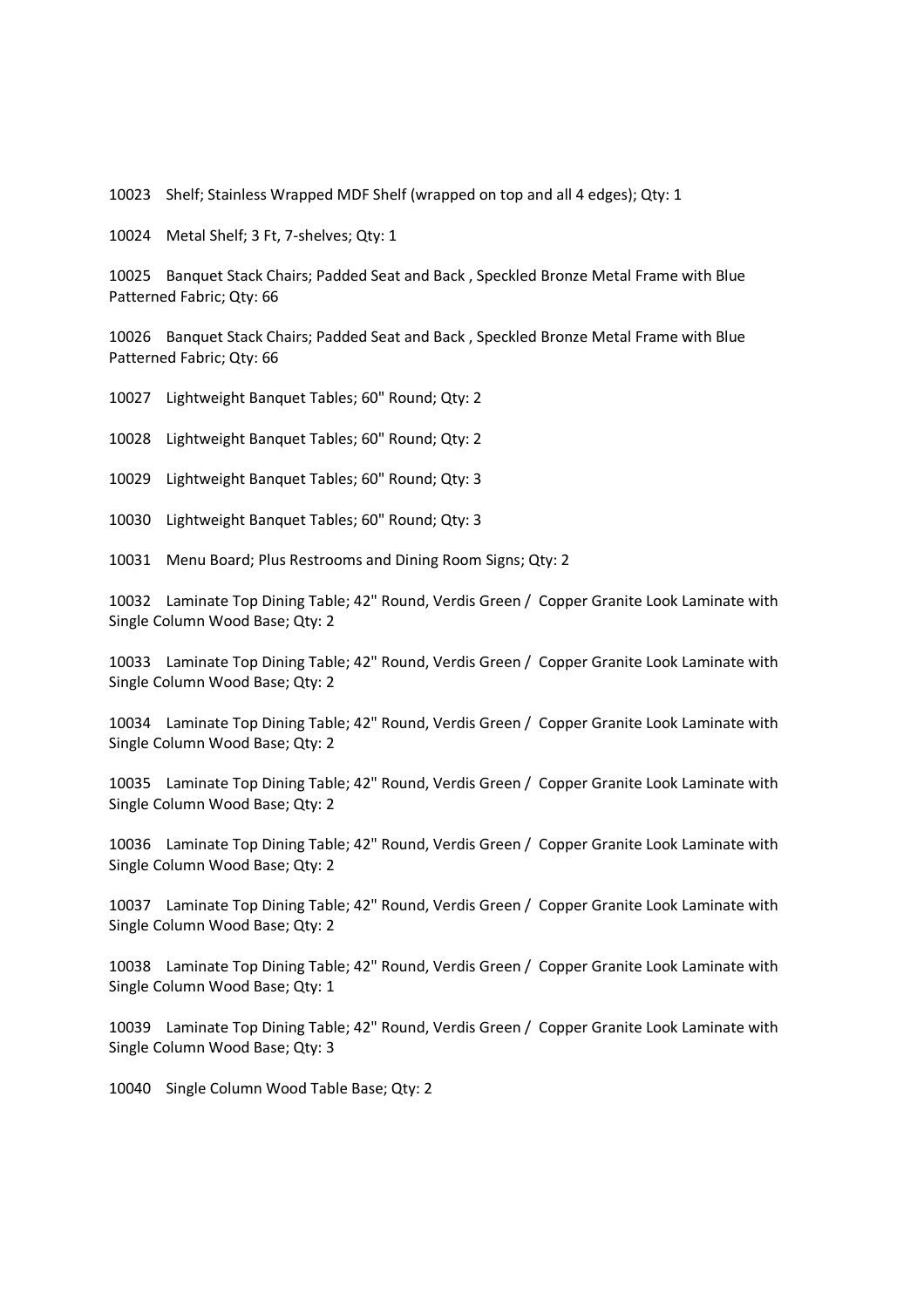10041 Wood Dining Tables; 36" Square Pine 4-Leg Table, Antique Oak Stain under Polyeurathane; Qty: 4

- 10042 LED Light Columns; Plastic Lattice Column with LED Spot Light; Model: LW-A-36P; Qty: 2
- 10043 Werner Fiberglass Ladder; 12 Ft, 300 LB Capacity; Model: NXT1A12; Qty: 1
- 10044 Framed Artwork; Painted on Velvet with Stained Plywood Frame Under Plexiglass; Qty: 1
- 10045 Framed Artwork; Painted on Velvet with Stained Plywood Frame Under Plexiglass; Qty: 1
- 10046 Framed Artwork; Painted on Velvet with Stained Plywood Frame Under Plexiglass; Qty: 1
- 10047 Framed Artwork; Gold Painted Frame, Under Glass; Qty: 1
- 10048 Framed Artwork; Gold Painted Frame, Under Glass; Qty: 1

10049 Warnock Hersey Commercial Metal Door; DKS Steel Door and Frame System, 48" with Single Window, 3 Hour Fire Rated, Door Closer, Non-Locking Latch; Qty: 1

- 10050 Decorations; Pair of Wolf Prints in Dream Catcher Frames plus Scarecrow; Qty: 1
- 10051 Crystal Chandelier; 9 Arm; Qty: 1
- 10052 JCM Gold Cash Register; Electronic with Key; Model: G-2250; Qty: 1
- 10053 GE Window Air Conditioner; 10,000 BTU with Window Extensions; Qty: 1
- 10054 Frigidaire; 8,000 BTU, Missing Window Extensions; Qty: 1
- 10055 Miscellaneous; Lot with Rope Lights, Soap Dispenser and Paper Towel Dispenser; Qty: 1
- 10056 Chair Dolly; Qty: 1
- 10057 Plastic Glass; Assorted Lot; Qty: 1
- 10058 Plastic Pitchers; Lot of 13 Carlisle, 60 oz; Qty: 1
- 10059 Aluminum Stock Pot; 60 qt; Qty: 1
- 10060 Aluminum Brazier ; with Lid, 18" Diameter x 10"; Qty: 1
- 10061 Aluminum Brazier ; with Lid, 14" Diameter x 7"; Qty: 1
- 10062 Aluminum Brazier ; 15 Qt; Qty: 1
- 10063 Aluminum Double Boiler; 12 Qt; Qty: 1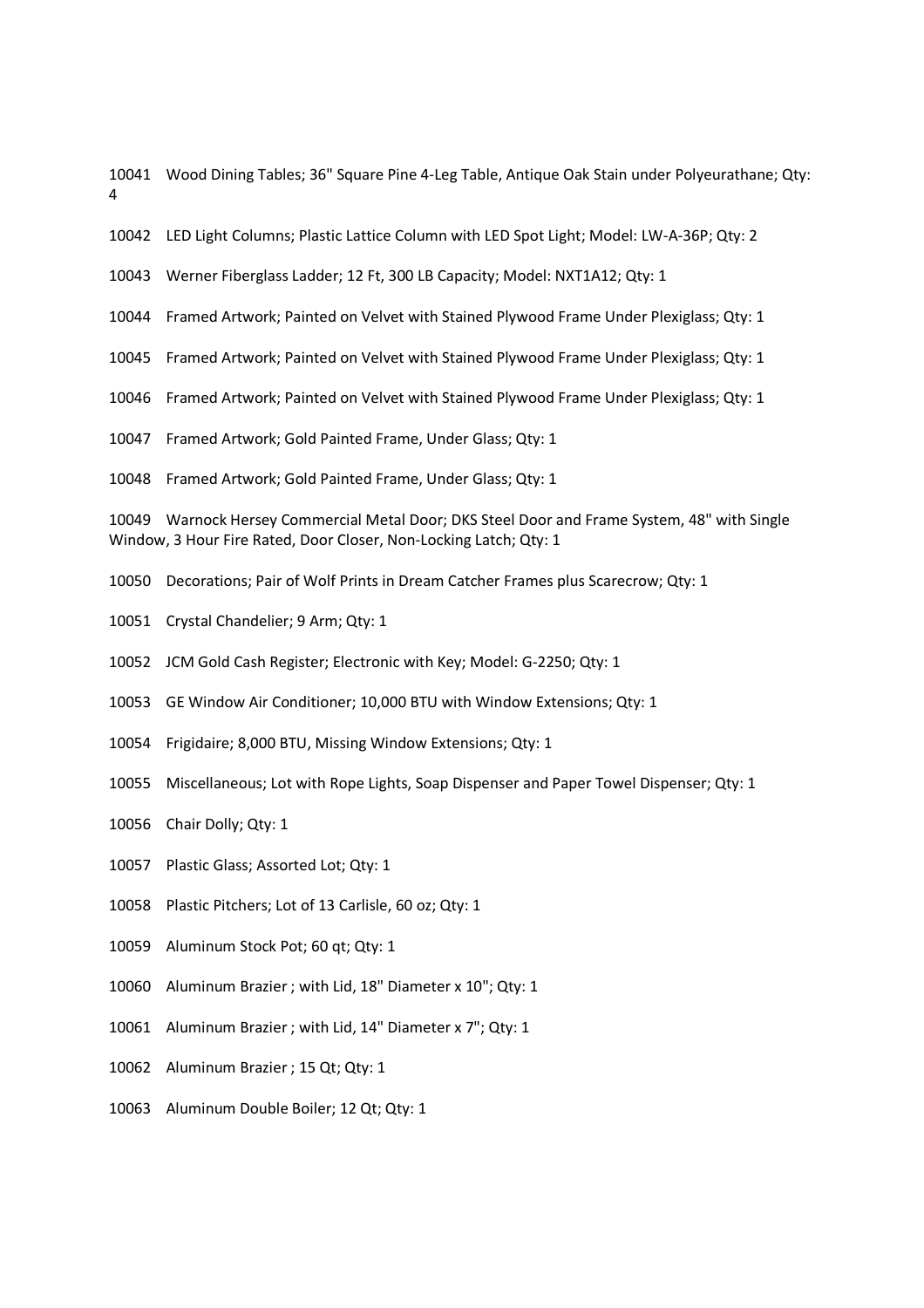- 10064 Aluminum Stock Pots; Lot of 3 Assorted; Qty: 1
- 10065 Stainless Steel Kettle; Update 12 Qt with Lid; Qty: 1
- 10066 Aluminum Sauce Pans; 11 3/4" Diameter x 6" Tapered; Qty: 3
- 10067 Aluminum Colander; 14"; Qty: 1
- 10068 Stainless Steel Bowl; 20"; Qty: 1
- 10069 Stainless Steel Bowl; 17"; Qty: 1
- 10070 Stainless Steel Bowl; 15"; Qty: 2
- 10071 Stainless Steel Bowl; Lot with (1) 14", (2) 12" and (2) 10"; Qty: 5
- 10072 Aluminum Saute Pan; 14"; Qty: 1
- 10073 Aluminum Saute Pan; 12"; Qty: 3
- 10074 Aluminum Saute Pan; 12"; Qty: 2
- 10075 Aluminum Saute Pan; 10"; Qty: 5
- 10076 Aluminum Saute Pan; 10"; Qty: 4
- 10077 China Cap Strainer; (2) 12" and (1) 9"; Sells as One Lot; Qty: 1
- 10078 Lodge Cast Iron Grill Pan; 10"; Qty: 1
- 10079 Steel Wok; 14" Wok; Qty: 1
- 10080 Lakeside Stainless Steel Cart; 3 Tier; Model: 322; Qty: 1
- 10081 Lakeside Stainless Steel Cart; 3 Tier; Model: 322; Qty: 1
- 10082 Waring Stick Blender; 16" Shaft; Model: WSB; Qty: 1
- 10083 Intedge Grater Head; for # 12 Hub, has Grating Plate but Missing Shoot Guard; Qty: 1
- 10084 Advantco Soup Kettle; Qty: 1
- 10085 Aluminum Bun Pans; Full Size; Qty: 8
- 10086 Service Ideas Air Pot; Qty: 1
- 10087 Waring Toaster; 4-Slice Resdiential; Qty: 1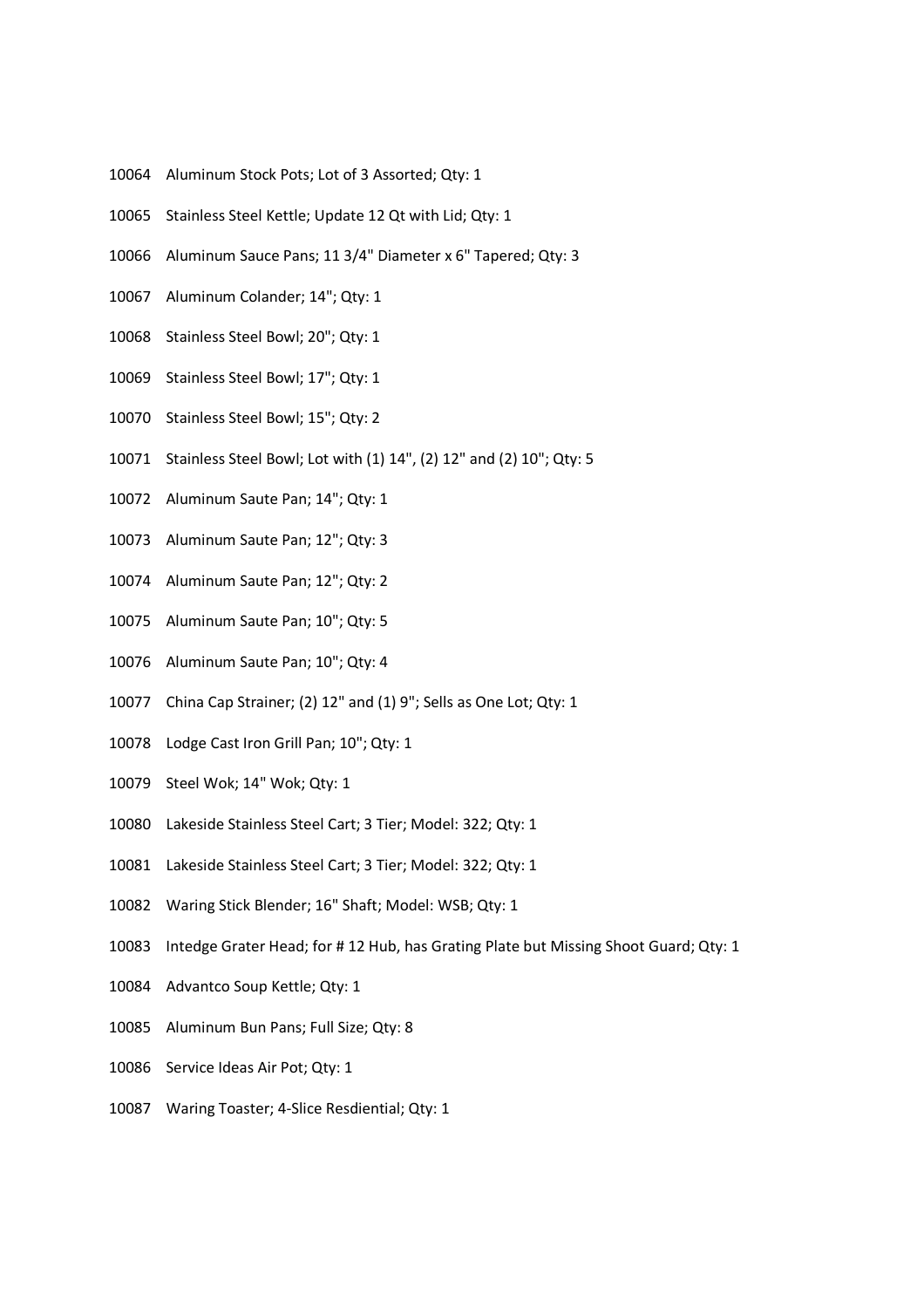- 10088 Design Accents Fan; 12"; Qty: 1
- 10089 Stainless Steel ; Lot of 6 Individual Coffee and Tea Servers; Qty: 1
- 10090 Chafing Dish; Full Size with Brass Handles, Lid and Water Pan; Qty: 1
- 10091 Chafing Dish; Full Size with Lid and Water Pan; Qty: 1
- 10092 Chafing Dish; Round, Frame Only; Qty: 1
- 10093 Plastic Sign Frames; 5 x 7 Table Tent Frames, Lot of 13 New; Qty: 1
- 10094 Stainless Steel Ladles; Lot of (10) 1 oz to 24 oz and (1) Spreader; Qty: 1
- 10095 Kitchen Utensils; Lot with (3) Strainers, Potato Masher and Skimmer; Qty: 1

10096 Kitchen ; Misc Lot with (3) Sizzle Plates, (5) Bases , (4) Aluminum and (5) SS Lined Copper Bakers; Qty: 1

10097 Chafing Fuel Cups; Lot of (8) New; Qty: 1

10098 Chair Dolly; Qty: 1

- 10099 TableCraft Baskets; Assorted Lot of (44) Red Plastic Baskets; Qty: 1
- 10100 Laminate Banquet Tables; Lot of (4) 6 Ft all with damage; Qty: 1
- 10101 Mop Bucket and Wringer; and Eureka Vacuum; Qty: 1
- 10102 Miscellaneous; Lot as Pictured; Qty: 1

10103 Fold-Up Poker Tops; 46" - 8 Player; Qty: 1

10104 Fold-Up Poker Tops; 46" - 8 Player; Qty: 1

10105 Dining Room Tables; 6 / 8 -Top Double Pedestal Base, Wood Top with Stone Look Inlay, Epoxy Coating; Qty: 5

10106 Dining Room Tables; 2-Top Double Pedestal Base, Wood Top with Stone Look Inlay, Epoxy Coating; Qty: 6

10107 Dining Room Chairs; Wood Chair with Vinyl Padded Seat; Qty: 35

10108 Dining Room Chairs; Wood Chair with Vinyl Padded Seat; Qty: 12

10109 Dining Room Chairs; Wood Chair with Vinyl Padded Seat; Qty: 8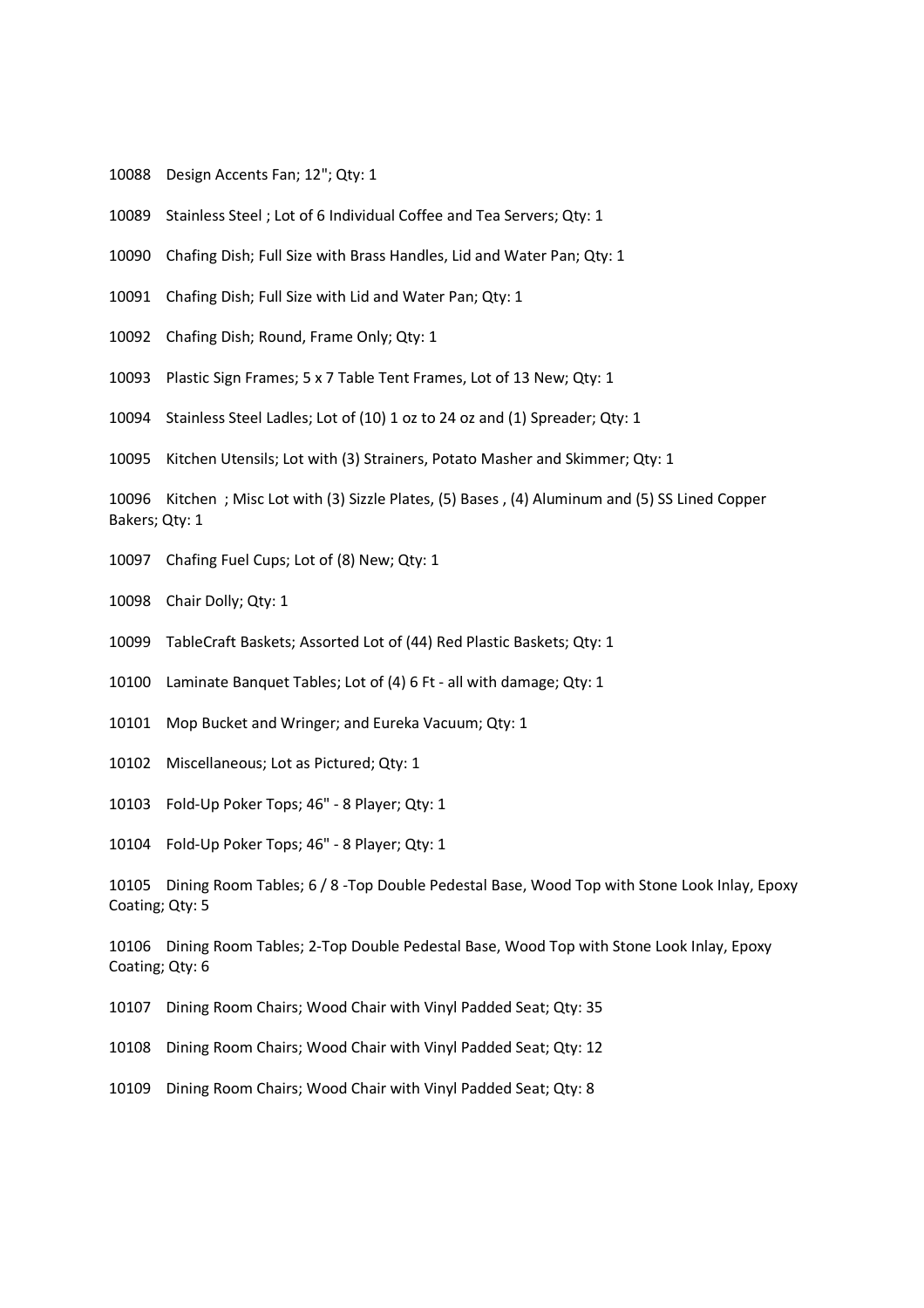10110 Dining Room 4-Booth Run; Wood Frame Free Standing 46" Booth with Both Edges Finished, Vinyl Padded Seat, Fabric Back and Vinyl Headrest. 46" Wood Top Table with Stone Look Inlay and Epoxy Coating (Finished all the way around) - Includes: (3) Double and (2) Single Booths (with Finished backs) and (4) Tables; Qty: 4

10111 Dining Room 3-Booth Run; Wood Frame Free Standing 46" Booth with Both Edges Finished, Vinyl Padded Seat, Fabric Back and Vinyl Headrest. 46" Wood Top Table with Stone Look Inlay and Epoxy Coating (Finished all the way around) - Includes: (2) Double and (2) Single Booths (with Finished backs) and (3) Tables; Qty: 3

10112 Dining Room Corner Booth; Wood Frame Free Standing 2 Piece Corner Booth (center edges and backs unfinished), Vinyl Padded Seat, Fabric Back and Vinyl Headrest. 68" x 28" Wood Top Table with Stone Look Inlay and Epoxy Coating (finished all the way around). (3) Wood Chairs with Vinyl Padded Seat.; Qty: 1

- 10113 Oak Trestle Table; 4 Ft ; Qty: 1
- 10114 Oak Trestle Table; 2 Ft; Qty: 1
- 10115 Hostess Stand; Radius Front, Free Standing, Granite Top (slanted) over Ceramic Tile; Qty: 1
- 10116 Bakers Rack; with Laminate Wood Finish Top; Qty: 1
- 10117 Wood High Chairs; Light Finish; Qty: 2
- 10118 Wood High Chairs; Dark Finish; Qty: 2
- 10119 Open Sign; Model: PL-L3D-HG1; Qty: 1
- 10120 Open Sign; Model: PL-L3D-HG1; Qty: 1
- 10121 Seating Sign; Qty: 1
- 10122 JCM Gold Cash Register; Electronic with Key; Model: G-2250; Qty: 1
- 10123 Credit Card Machines; (1) Chip Reader and (1) Swipe, Thermal Tape; Qty: 1

10124 Adding Machine; Cannon P23-DHV Adding Machine (Battery Operated but Missing AC Adapter) with Staples Calculator; Qty: 1

10125 Miscellaneous; Lot with (8) Reserved Signs, Pencil Holders, Baskets, Poker Cards / Chips, Bank Bags and Tape Dispenser; Qty: 1

- 10126 Condiment / Menu Holder; Black Wire, Lot of 11; Qty: 1
- 10127 Condiment / Menu Holder; Black Wire, Lot of 10; Qty: 1
- 10128 Salt and Pepper Shakers; (31) Eiffle Towers and (17) 8-Panel ; Qty: 1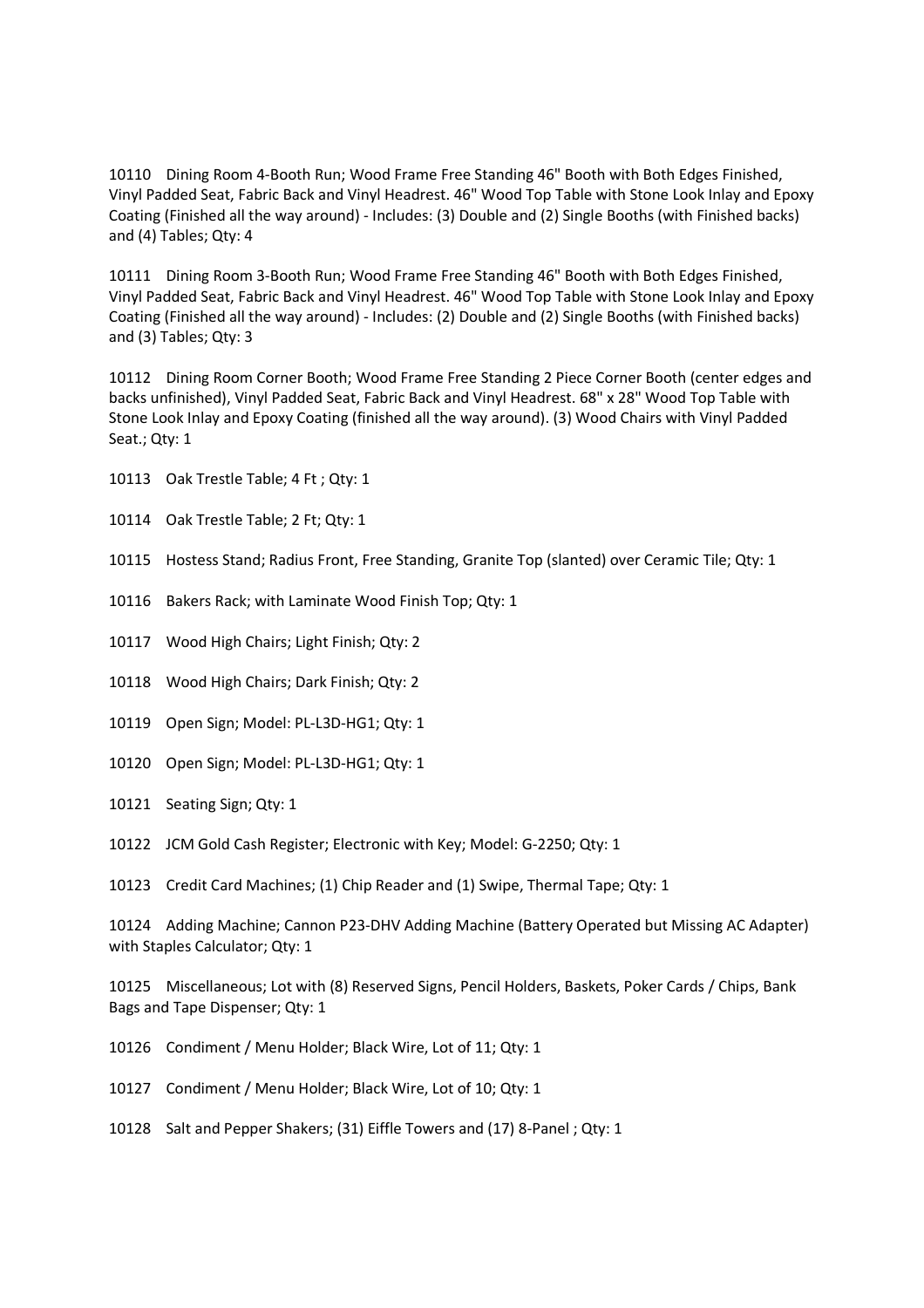- 10129 Sugar Pourers; (19) Glass Sugar Pourers and (5) Glass Condiment Shakers; Qty: 1
- 10130 Sugar Packet Caddy; (21) Glass ; Qty: 1
- 10131 Menu Covers; (26) Clear with Burgundy Trim and (4) Burgundy Check Presenters; Qty: 1
- 10132 Cambro Booster Seat; (2) Brown; Model: 100BC; Qty: 1
- 10133 Wall Mirror; Decorative Basketweave Metal Frame; Qty: 2
- 10134 Wall Decoration; Metal Bowls; Qty: 1

10135 Decorations; Glass Beverage Dispenser with Flowers and Floral Arrangement; Qty: 1

10136 Wall Decoration; (2) Pair of Wall Prints; Qty: 1

10137 Window Curtains; Pair of Panels with Burgundy and Gold Pattern and Solid Burgundy Backer, Approximately 43" x 64" Panels; Qty: 5

10138 Wall Decoration; Metal Sun; Qty: 1

10139 Wall Mirror; Beveled Glass with Dark Wood Look Plastic Frame; Qty: 1

10140 Wall Mirror; Bronzed Metal Look Plastic Frame; Qty: 1

10141 Leader Sandwich Prep; 5 ft on Casters, 1 Shelf; Model: ESLN60S/C; Qty: 1

10142 Duke Steam Table; 5 ft, 4-Well with Individual Controls, Natural Gas, on Legs. Sells with Holding Cabinet that has been modified to sit over one of the wells, missing cutting board; Model: 304M; Qty: 1

10143 Poly Top Table; With 2 Stainless Steel Undershelves, 5" Splashguard; Qty: 1

10144 Leader Sandwich Prep; 5 ft on Casters, 1 Shelf; Model: ESLN60S/C; Qty: 1

10145 Double Stainless Steel Overshelf; with Hatco Glo-Ray 42" Warmer, (Legs on right side and in the middle with Bracket on side side); Qty: 1

10146 Stainless Steel Table; 5 ft with 2 Stainless Steel Undershelves, 4" Splashguard; Qty: 1

10147 Garland 10-Burner Range; Double Oven, on Casters, 1 Shelf in each oven, Natural Gas; Qty: 1

10148 Vollrath Flat Grill; 4 Ft, Missing one Knob, Natural Gas; Model: Cayenne; Qty: 1

10149 Stainless Steel Equipment Stand; with Galvanized Undershelf; Qty: 1

10150 Dean Fryer; 42 Lb with 2 Baskets, Natural Gas, On Legs; Model: SR42GN; Qty: 1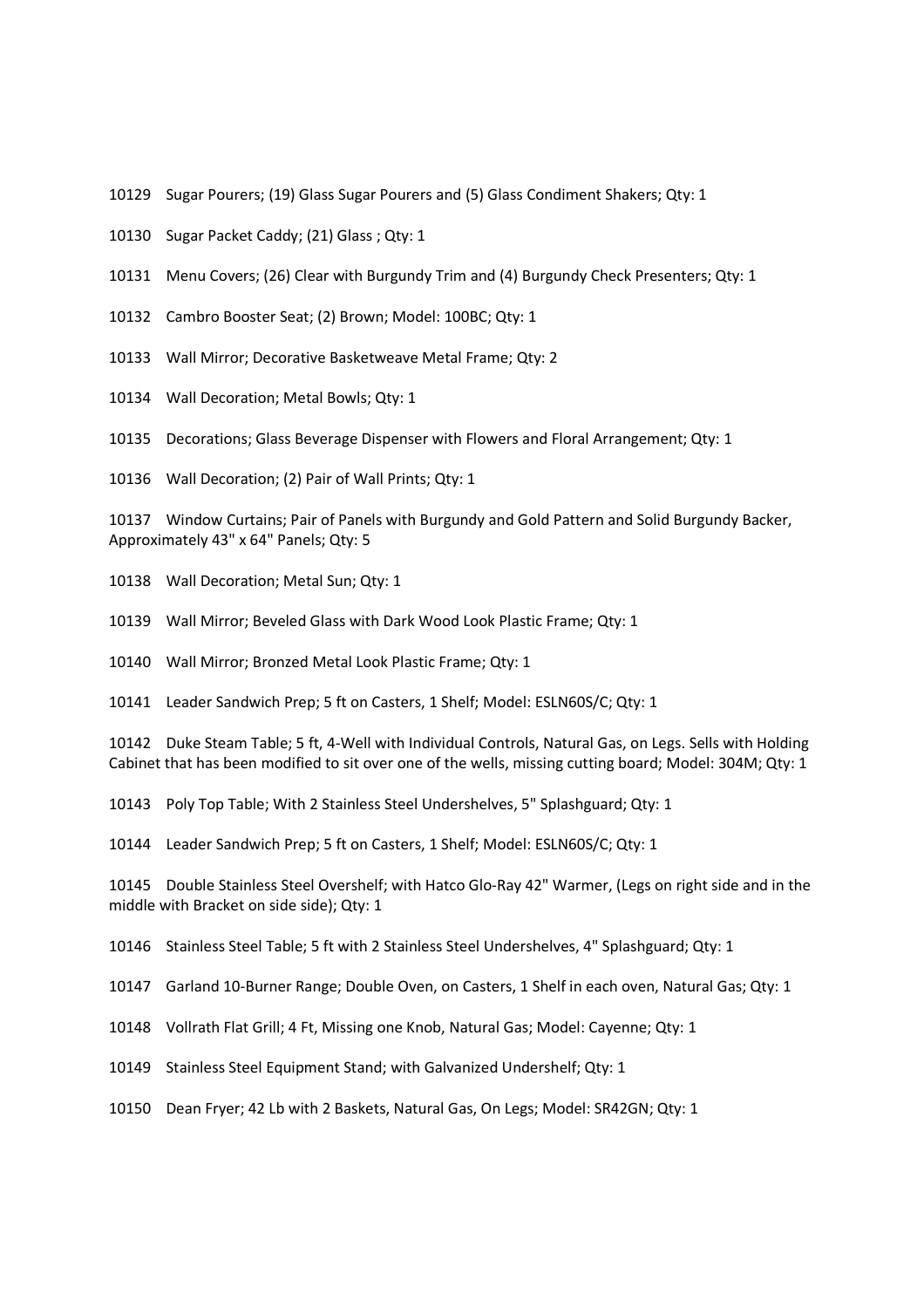10151 Wire Rack; 3-Tier; Qty: 1

10152 Stainless Steel Counter / Table; 130 Inch Long with 4" Back and Side Splashes, One Piece Top and 2-Piece Painted Metal Base with 2 Pc Stainless Steel Undershelf; Qty: 1

10153 Wire Wall Shelf; 2-Tier; Qty: 1

10154 Stainless Steel Flatware; Assorted, Approximately 300 Pieces with Dividers; Qty: 1

10155 Coffee Pots; Glass; (3) Regular and (2) Decaf; Qty: 1

10156 True Glass Door Refrigerator; Sliding Doors, 10 Shelves; Model: GDM-37; Qty: 1

10157 Manitowoc Ice Machine; 600 Lb Ice Machine on Bin, Water Cooled; Model: QY0605W; Qty: 1

10158 Stainless Steel Hanging Shelf; 4-Tier, Post Hung, (4 legs are bracketed to beam above ceiling tile); Qty: 1

10159 Kenmore Reach-In Freezer; 21 Cu Ft, 4 Shelves, 1 Basket, Missing Handle; Model: 253.280528; Qty: 1

10160 Stianless Steel Cart; 3-Tier on Casters (appears to have holes punched for handles that are not there); Qty: 1

10161 Star Toaster; 4-Slice ; Model: ST04H; Qty: 1

10162 Residential Toasters; Farber and Toastmaster; Qty: 1

10163 Sterno Gel Chafer Fuel; 2 Hour Burn, 17 Cans; Qty: 1

10164 Stainless Steel Table; 6 ft with 2 Stainless Steel Undershelves, 4" Backsplash; Qty: 1

10165 Amerex Kitchen Fire Extinguisher; Stainless Steel, Last Inspection Date 2014, Wet Chemical, 6 Ltrs, with Wall Hanger; Model: B260; Qty: 1

10166 Dipper Well; Stainless Steel; Qty: 1

10167 Stainless Steel Sink; 2-Bowl with Left Hand Drainboars, Faucet; Qty: 1

10168 Wire Rack; 4-Tier ; Qty: 1

10169 Utility Cart; 3-Tier; Qty: 1

10170 Delfield Glass Door Freezer; Door Heater, Legs, 404A Refrigerant, 4 Shelves; Model: 6025G; Qty: 1

10171 Stainless Steel Dish Table; Left Hand Dirty Side, L-Shaped, Dish Chute, Angled Overshelf, Spray Hose, Stainless Steel Undershelf (partial); Qty: 1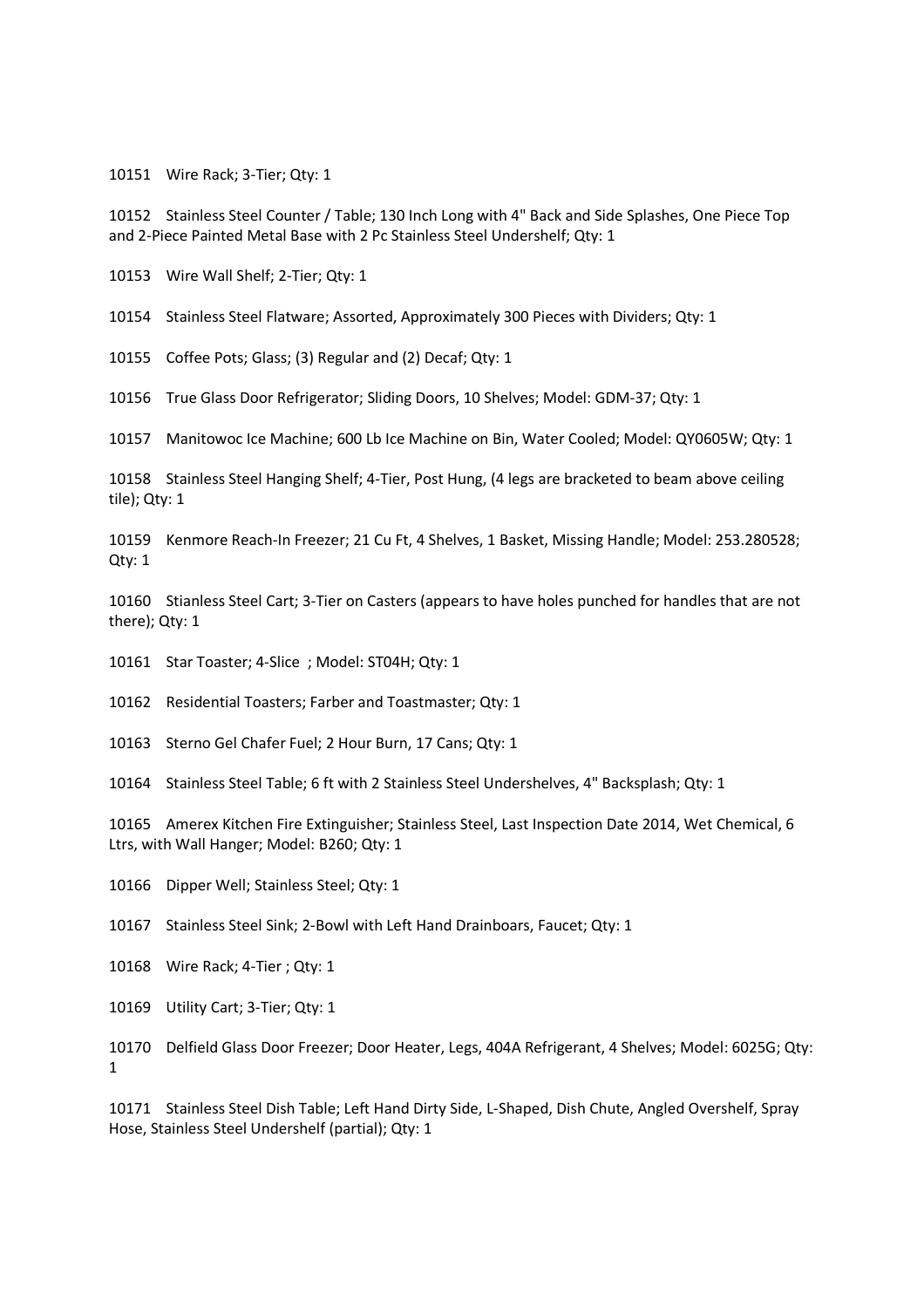- 10172 Stainless Steel Dish Table; Right Hand Clean Side with 2-Bowl Sink and Gooseneck Faucet; Qty: 1
- 10173 Eagle Stainless Steel Sink; 1-Bowl Utility with Faucet; Qty: 1
- 10174 Eagle Stainless Steel Sink; 2-Bowl with Faucet; Qty: 1
- 10175 Wire Shelf; 5-Tier with 4-Tier Green Coated Add-On Rack; Qty: 1
- 10176 Continental Mop Bucket and Wringer; 35 Qt; Qty: 1
- 10177 Advance Bun Pan Rack; Stainless Top Shelf, 10 Pairs of Slides; Qty: 1
- 10178 Stainless Steel Shelf Unit; 5-Tier, Vented Shelves, on Casters; Qty: 1
- 10179 Wire Dunnage Rack; Green Coated; Qty: 1
- 10180 Wire Rack; 4-Tier, Green Coated; Qty: 1
- 10181 Wire Rack; 4-Tier; Qty: 1
- 10182 Wire Rack; 5-Tier; Qty: 1
- 10183 Wire Rack; 4 Tier with 4-Tier Add-On Rack; Qty: 1
- 10184 Wire Rack; 4-Tier with 3-Tier Add-On Rack; Qty: 1
- 10185 Knife Rack; Wall Mount with 19 Inch Magnetic Knife Bar; Qty: 1
- 10186 Knife Lot; (2) Chef Knives (one is Henkle) and (1) Steel; Qty: 1
- 10187 Knife Lot; Assorted with (7) Knives and (2) Steels; Qty: 1
- 10188 Stainless Steel Tongs; Assorted Lot with (5) Spring and (4) Pom Tongs; Qty: 1
- 10189 Stainless Steel Ladles; Assorted Lot with (7) Ladles and (1) Skimmer; Qty: 1
- 10190 Stainless Steel Spoons; (2) Hooked Pot Spoons ; Qty: 1
- 10191 Stainless Steel Spoons; (27) Assorted Length of Solid Kitchen Spoons; Qty: 1
- 10192 Miscellaneous; Lot with Box Grater, (2) Scrapers, (3) Whips, Aluminum Measure, etc; Qty: 1
- 10193 Pelouze Spring Scale; 32 oz x 1/4 oz; Model: Y32R; Qty: 1
- 10194 Stainless Steel Pot Rack; Wall Mount with 2 Bars, Includes 12+ Double Hooks; Qty: 1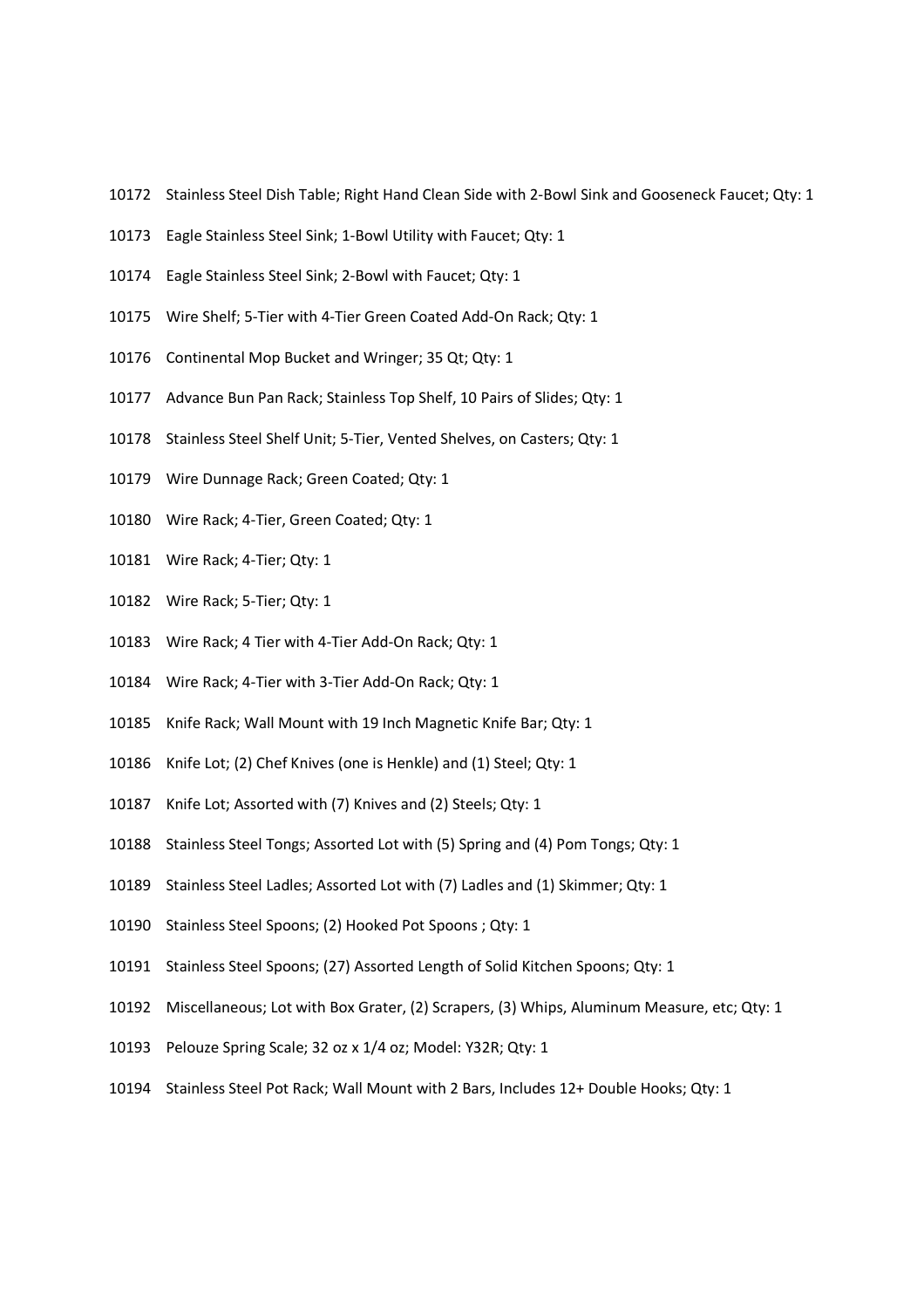10195 Poly Top Table; 5 Ft Polytop Table with Stainless Steel Undershelf, 5 inch Backsplash (area cut out), Mounted # 1 Edlund Can Opener; Qty: 1

10196 Ice-O-Matic Ice Machine; 400 Lb Air Cooled on older Large Storage Bin; Model: EC400HAPB1; Qty: 1

- 10197 Wire Rack; (2) 1-Tier (used as dunnage rack); Qty: 1
- 10198 Wire Rack; 5-Tier; Qty: 1
- 10199 Micromatic / Powers; Glycol Chiller; Model: MMPP4301/EP; Qty: 1
- 10200 Beer Pull; Pabst Blue Ribbon; Qty: 1
- 10201 Beer Pull; Keystone Light; Qty: 1
- 10202 Beer Pull; Hoegaarden Original Belgian White Beer; Qty: 1
- 10203 Beer Pull; George Killians Irish Red; Qty: 1
- 10204 Beer Pull; Moosehead; Qty: 1
- 10205 Stainless Steel Flatware; Assorted Lot of Light Weight Flatware; Qty: 1
- 10206 Steak Knives; Black Plastic Handle, Approx 40 Pcs; Qty: 1
- 10207 Crackers; (7) New Lobster Crackers and (10) Nut Crackers; Qty: 1
- 10208 Cast Iron Pans; Assorted Lot with Fry Pans and Sizzle Pans, Approx 16 Pcs; Qty: 1
- 10209 Craftsman Igloo Cooler; 5 Gallon; Qty: 1
- 10210 Lazy Susan; Dark Finish Wood; Qty: 1
- 10211 Hammered Copper Pan; Stainless Steel Inside; Qty: 2
- 10212 Hammered Copper Servers; with Stainless Interior and Double Brass Handle, Lot of 11; Qty: 1
- 10213 Serving Spoons; with Hammered Handle, Lot of 19; Qty: 1
- 10214 Longaberger Basket; Hinged Lid and Swing Handle; Qty: 1
- 10215 Basket Lot; Assorted Lot, 20+; Qty: 1
- 10216 Bud Light Pool Table Light; Qty: 1
- 10217 Plastic Shelf; 4-Tier; Qty: 1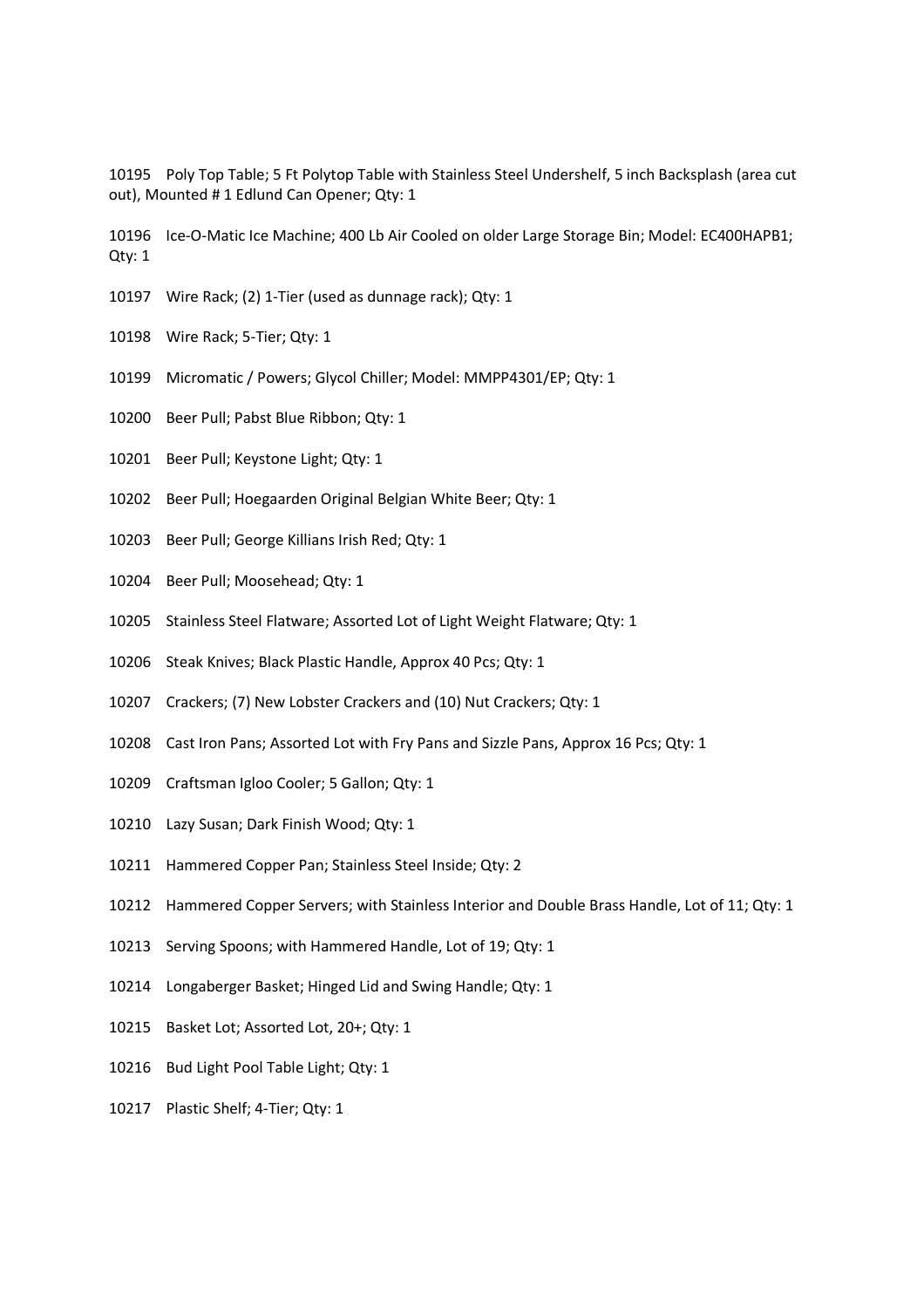- 10218 Hanging Light; Stained Glass Type, Plug End; Qty: 1
- 10219 Jack Daniels Condiment Server; 6 Inserts, New; Qty: 1
- 10220 Dining Chairs; Natural Wood Finish with Vinyl Padded Seat; Qty: 4
- 10221 Stainless Steel Overshelf; L-Shape; Qty: 1
- 10222 Wire Dunnage Rack; (1) Green Coated 47 x 25 x 14 and (1) 36 x 24 x 14; Qty: 1
- 10223 Commercial Refrigerator; 4 Shelves, On Casters; Qty: 1
- 10224 Stainless Steel Table; with Galvanized Undershelf, Single Drawer, Attached Can Opener; Qty: 1
- 10225 Wire Rack; 4-Tier; Qty: 1
- 10226 Miscellaneous; Contents of Rack as pictured; Qty: 1
- 10227 Wire Rack; 5-Tier; Qty: 1
- 10228 Wire Rack; 5-Tier; Qty: 1
- 10229 Wire Rack; 5-Tier; Qty: 1
- 10230 Wire Rack; 4-Tier; Qty: 1
- 10231 Cut N Dry Roll Towel Dispenser; 10 Inch Roll Towel; Model: CD-10; Qty: 3
- 10232 Parking Sign; Sandwich Board Style; Qty: 1
- 10233 Wire Chafer Frames; Lot of 3 Frames and 2 Full Size Lids; Qty: 1
- 10234 Aluminum Bake Pans; Lot of 9; Qty: 1
- 10235 Aluminum Bun Pans; Full Size; Qty: 5
- 10236 Cater Trays; (2) Metal and (16) Black Plastic; Qty: 1
- 10237 Non-Skid Serving Trays; (2) 27" Oval, (6) 16" Round and (3) 14" Round; Qty: 1
- 10238 Miscellaneous; Lot with Pebble Bowls, Cafeteria Trays and Bus Tubs; Qty: 1
- 10239 Miscellaneous; Assorted Utensil Lot; Qty: 1

10240 Miscellaneous; Lot with Muffin Pan, Cooling Rack, Stainless Steel Bowls, Aluminum Colander, Oval Serving Trays and Assorted Pizza Pans; Approx 35+ Pcs; Qty: 1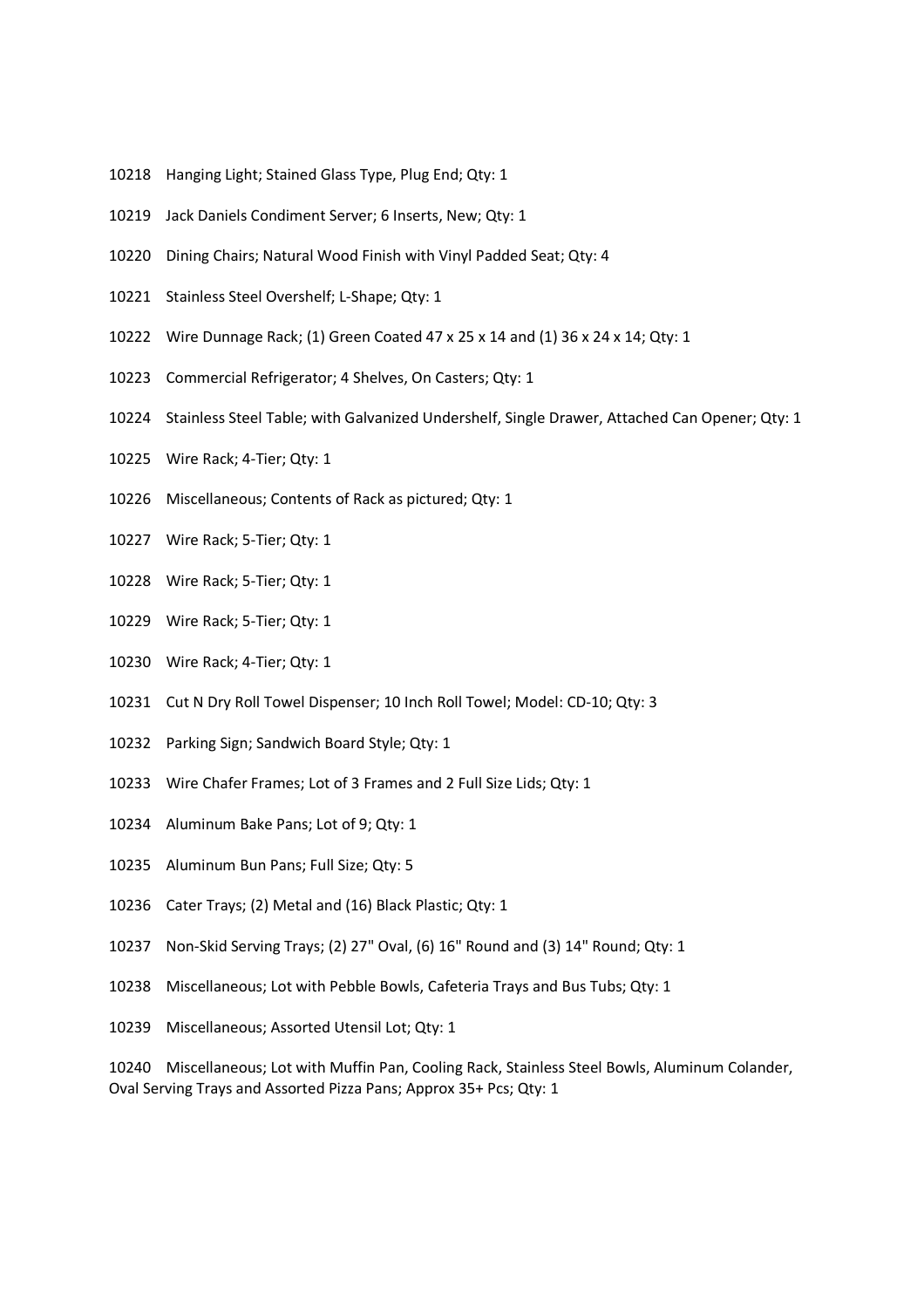10241 Food Storage Containers; Assorted Lot with Squares, Rounds, Lids and Dough Trays; Approx 20+ Pcs; Qty: 1

10242 Plastic Food Pans; Assorted Lot with Pans and Lids, Approx 30+ Pcs; Qty: 1

10243 Stainless Steel Food Pan Lot; Large Lot of Assorted Sizes with Insets, Pans, Water Pans and Lids; Approx 110+ Pcs; Qty: 1

10244 Stainless Steel ; Lot with Creamers, Au Gratin Ovals, Milkshake Cups, Bowls, etc.; Approx 70+ Pieces; Qty: 1

10245 Dishware Racks; Assorted Lot; Qty: 1

10246 Stainless Steel Water Pitchers; with Ice Guard, 6 Pcs; Qty: 1

10247 Adcraft Coffee Brewer; 100 Cup; Qty: 1

10248 Copper Clad Servers; (9) Hammered Copper with Stainless Lining and ; Qty: 1

10249 Dishes; Assorted Lot with Coffee Cups, Mugs and Bouillon Cups; 100+ Pcs; Qty: 1

10250 Dishes; Corelle Plates in Assorted Sizes; Approx 200+ Pcs; Model: Vitrelle; Qty: 1

10251 Dishes; Lynns Imperial: (300+) Dinner Plates and (25+) Cereal Bowls; Qty: 1

10252 Dishes; Scalloped Edge with Black Band Dishes - Mostly Buffalo with Dinner Plates, B&B, Coffee Cups, Saucers, Cereal Bowls, Rim Deep Bowls - Approx 700+ Pcs PLUS and Assortment of other Black Band China with Bouillon Cups, Fruits, Platters and Cereal Bowls - Approx 100+ Pcs; Qty: 1

10253 Dishes; Homer Laughlin Scalloped Edge with Dinner Plates, B & B and Fruits, Approx 100+ Pcs; Qty: 1

10254 Dishes; Assorted White China with Dinner Plates, Pasta Bowls, B & B, Rim Soup; Approx 100+ Pcs; Qty: 1

10255 Dishes; ITI Oval Platters; Approx 20+ Pcs; Qty: 1

10256 Dishes; Buffalo Oval Bowls; Approx 60+ Pcs; Qty: 1

10257 Dishes; CAC Shape Plates, Assorted; Approx 70+ Pcs; Qty: 1

10258 Dishes; CAC 12 1/2 oz Bowl; Approx 30+ Pcs; Qty: 1

10259 Bakers ; Assorted Lot with Souffles, Ovals and French Onion; 30+ Pcs; Qty: 1

10260 Glass Fruit Bowls; Approx 160+ Pcs; Qty: 1

10261 Glass Bowls and Plates; Assorted Lot with Nesting Bowls, Salad Plates; Approx 50+ Pcs; Qty: 1